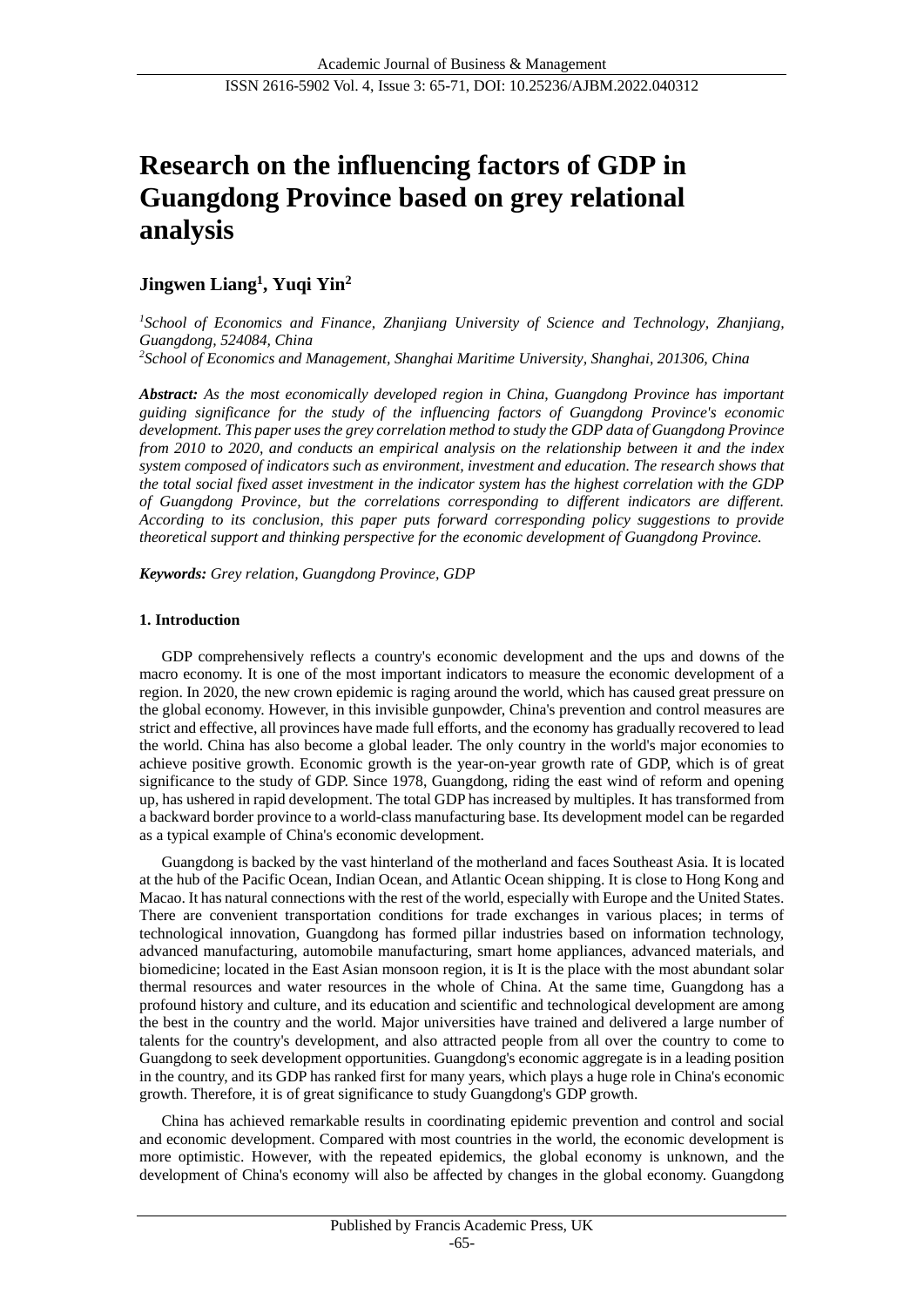has a relatively large GDP in China, so we should study the factors that affect Guangdong's GDP. This paper uses the grey correlation method to analyze from a diversified perspective, and explores the total investment in industrial pollution control, education expenditure, total import and export, general public budget expenditure, medical and health institutions, original insurance premium income, urban per capita disposable income, urban per capita consumption expenditure , the relationship between the electricity consumption of the whole society, the investment in fixed assets of the whole society and the total GDP of Guangdong Province. Compared with the previous research results, the data studied in this paper are more extensive and the influencing factors considered are more comprehensive. The purpose is to discover the internal correlation of the influencing factors of GDP in Guangdong Province and promote the economic growth of Guangdong.

# **2. Literature review**

In recent years, many scholars have been continuously researching and analyzing the influencing factors of Guangdong Province's economy. Chen Youyu used the grey relational analysis method to conduct research from different aspects. The structural analysis shows that the industrial structure has a greater impact on China's economy, and the impact of urban and rural structure is not prominent. China's economic growth mode is in a transition period from extensive to intensive. The analysis of income level shows that the improvement of consumption capacity has made a great contribution to China's economic growth, and it is necessary to constantly change the consumption concept of residents. Wang Shuyao studied the data on changes in the age structure of the population in the past 40 years from 1978 to 2017, and found that the population dependency ratio was negatively correlated with economic growth, and the proportion of the working-age population was positively correlated with economic growth. Zhou Xiaodan used the grey correlation analysis method to quantitatively analyze the correlation between China's primary, secondary and tertiary industries and the overall economic growth from 2007 to 2012, and found that the secondary and tertiary industries surpassed the primary industry to become the decisive factor for China's economic growth.

Liang Liping's analysis by grey correlation method shows that rural financial development plays a positive role in promoting rural economic growth, but the correlation between rural financial development scale indicators and rural growth is weak. Qi Shuyu et al. conducted an empirical analysis by establishing a grey system correlation analysis model between education development and economic growth, indicating that strengthening the continuing education and training of Chinese labor force is the main way to promote economic growth, strengthening secondary education and vocational education, and accelerating the knowledge update of laborers. It is an important measure to promote economic growth.

At the economic level of Guangdong, the following scholars have conducted empirical analysis on its influencing factors. Liao Huiling used inductive and deductive methods to examine the impact of changes in the proportion of the working-age population and the composition of the internal workingage population on the economic growth of Guangdong Province, and found that the changes in the age structure of the population in Guangdong Province were mainly promoted through the increase of total factor productivity and the increase of human capital. Economic Growth. Wang Wei analyzed the main source of regional economic development differences in Guangdong Province through the single index method is the difference between the Pearl River Delta and the east, west and north of Guangdong, and then through the construction of a comprehensive index system of regional economic development, analyzed the main reasons for the differences in economic development in Guangdong Province. Differences in science and technology and basic public services Finally, based on the results of spatial panel regression, it is found that the influencing factors of regional economic development differences in Guangdong Province are urbanization level, industrial structure, transportation infrastructure, government intervention and capital factors. By building an ADL-ECM model, Yi Ying et al. showed that there is a long-term equilibrium cointegration relationship between fiscal revenue and GDP in Guangdong Province, and there is a strong positive correlation. Ju Zhanjie et al. obtained the grey correlation coefficient through various sets of data and formulas, proving that the traditional fishery, which mainly relies on fishery production and fishing, and the increase of fishermen's investment, has gradually transformed into a new type of fishery, and the application of science and technology in the proportion of fishery output value continues. rising.

To sum up, there are many scholars who have done many and wide-ranging studies on economic influencing factors, and their research results have been shown through model analysis and theoretical analysis, which are of great significance. By reading the literature of scholars, we found the following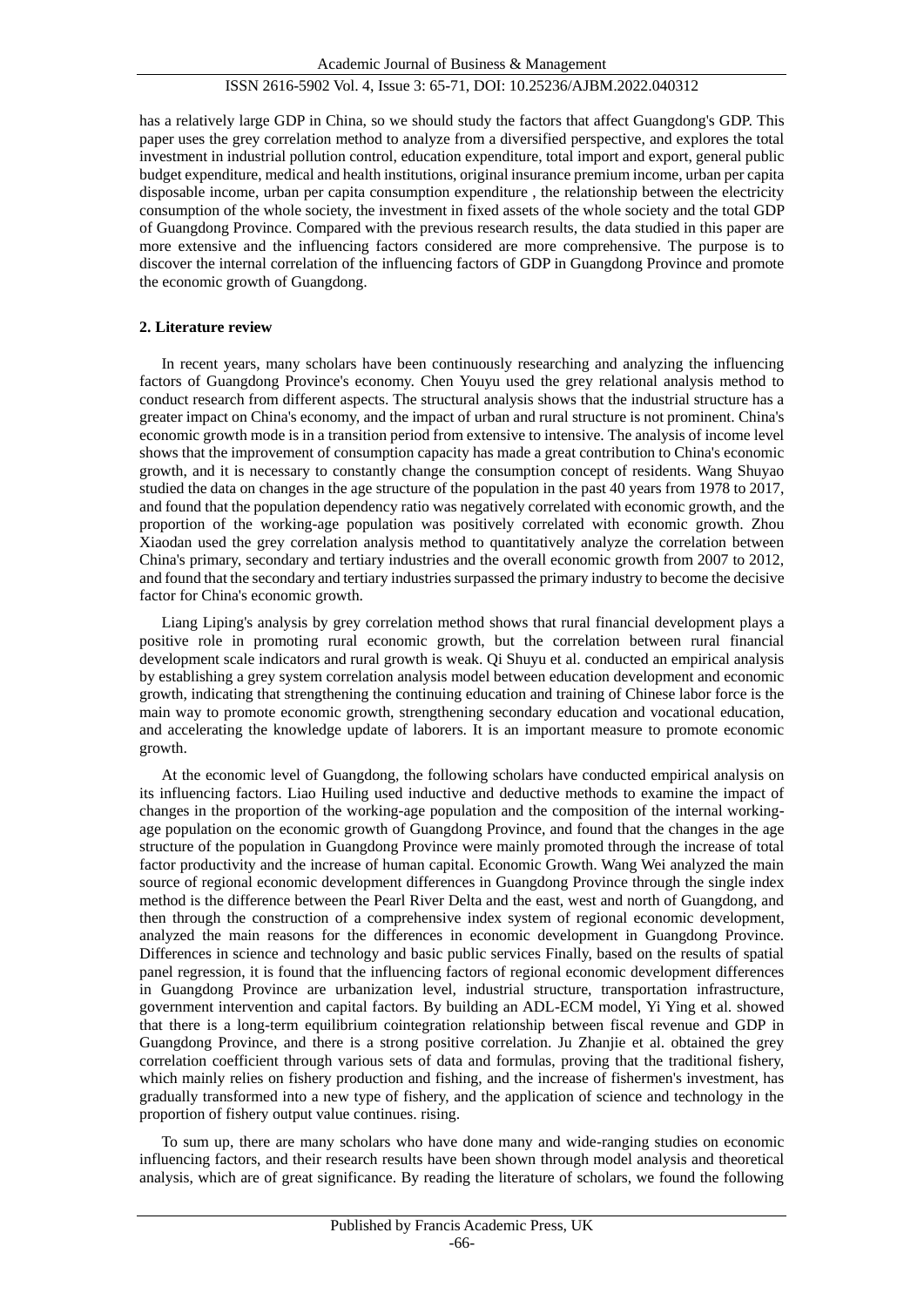three deficiencies. First, the influencing factors studied by scholars are few and not comprehensive enough, because the economic development of a region is complex, and at the same time, many aspects are interrelated and inseparable. Second, the selection of indicators is not reasonably classified and the number of indicators selected is small, so it is difficult to form a comprehensive indicator system. Third, scholars have analyzed factors such as population age structure, industrial structure, fiscal revenue, and technological investment, ignoring factors such as environment and trade. Therefore, on the basis of the original literature, this paper selects indicators from multiple perspectives to construct an indicator system, conducts an in-depth study of the correlation between Guangdong's economy and each indicator system through the grey correlation method, and analyzes the results according to the results, and puts forward reasonable suggestions.

#### **3. Data selection**

In this paper, the total GDP of Guangdong Province from 2010 to 2020 is selected as the indicator reflecting the economic development of Guangdong Province, the total investment in industrial pollution control is selected as the indicator of the environmental situation in Guangdong Province, the total education expenditure is selected as the indicator of the education situation in Guangdong Province, and the total import and export volume is selected. As an indicator of Guangdong's foreign trade situation, the general public budget expenditure is selected as an indicator of Guangdong's financial situation, the number of medical and health institutions is selected as an indicator of Guangdong's health situation, and the original insurance premium income is selected as an indicator of Guangdong's financial industry. The urban per capita disposable income and urban per capita consumption expenditure are the most important indicators of the living conditions of the people in Guangdong Province. The above nine influencing factors constitute the index system, as shown in Table 1. The following data are all from China Statistical Yearbook and Guangdong Statistical Yearbook. The total investment in industrial pollution control reflects Guangdong's support for environmental protection; the total education expenditure reflects the emphasis on talent training; the total import and export reflects the The total scale of local foreign trade; the general public budget expenditure reflects the financial strength of the local government; the number of medical and health institutions reflects whether people's health is guaranteed; the original insurance premium income reflects the development prospects of the financial industry; urban per capita Disposable income and urban per capita consumption expenditure reflect the differences in residents' income levels; the electricity consumption of the whole society reflects the level of regional economic development; the investment in fixed assets of the whole society reflects the development of Guangdong's industrial structure.

| target layer                         | feature layer      | Indicator layer                                                           |  |
|--------------------------------------|--------------------|---------------------------------------------------------------------------|--|
|                                      | surroundings       | Total investment in industrial pollution control (million yuan)           |  |
| <b>Guangdong Province</b><br>Economy | educate            | Education expenditure (100 million yuan)                                  |  |
|                                      | foreign trade      | Total import and export (100 million yuan)                                |  |
|                                      | financial          | General public budget expenditure (100 million yuan)                      |  |
|                                      | health             | Number of medical and health institutions (number)                        |  |
|                                      | financial industry | Original insurance premium income (100 million yuan)                      |  |
|                                      | Citizens' lives    | Urban per capita disposable income (yuan)                                 |  |
|                                      |                    | Urban per capita consumption expenditure (yuan)                           |  |
|                                      | energy             | Electricity consumption of the whole society (100 million kilowatt hours) |  |
|                                      | invest             | Fixed asset investment of the whole society (100 million yuan)            |  |

*Table 1: Indicator system of Guangdong Province*

As shown in Figure 1, from 2010 to 2022, the index values of Guangdong Province showed an overall upward trend. Among them, the total GDP of Guangdong Province has increased steadily year by year, indicating that the economy of Guangdong Province has been in a state of growth. The increase in the total investment in industrial pollution control indicates that Guangdong Province's awareness of environmental protection has increased, and the government has strengthened its efforts in environmental protection. The increase in education funding year by year shows that Guangdong Province attaches great importance to talent training and builds strength for scientific and technological innovation and development. The total value of imports and exports rose steadily from 2010 to 2013, but surged from 2014 to 2020, indicating that international trade has continuously powered Guangdong's economic growth. The general public budget spending has increased year by year, indicating that government spending has increased as the economy has grown. The increase of medical and health institutions shows that the medical conditions in Guangdong Province are getting better and better, and the sanitary conditions are also continuously improved. The premium income of the original insurance has increased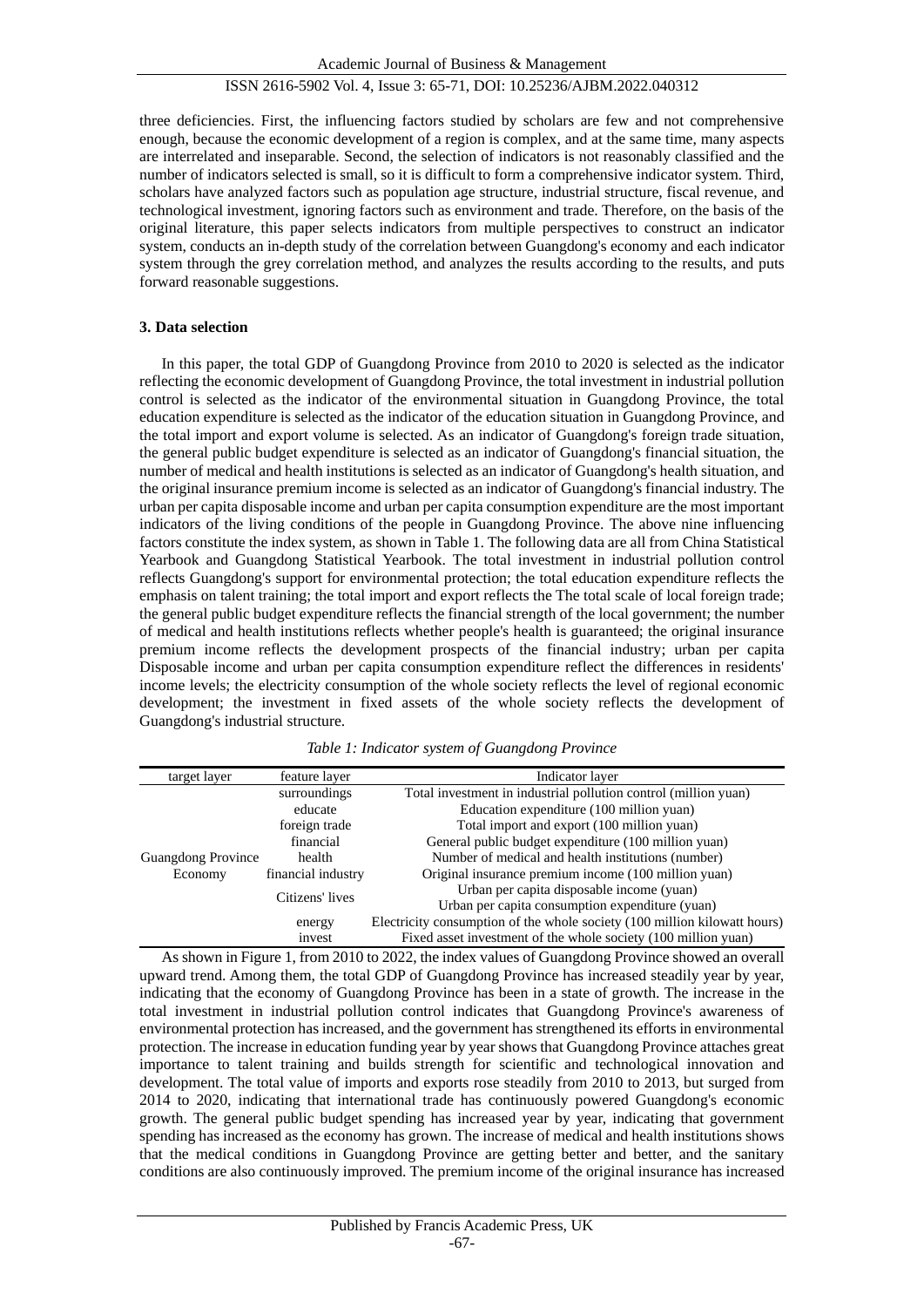year by year, indicating that the financial industry in Guangdong Province is developing continuously. The urban per capita disposable income and per capita consumption expenditure have continued to increase, indicating that the quality of life of the people in Guangdong Province has continued to improve. The power consumption of the whole society has been increasing year by year, which indicates that the economic and industrial structure of Guangdong Province has been improved, and the energy utilization rate has also been continuously improved. The investment in fixed assets of the whole society has been increasing year by year, indicating that the scale of investment by enterprises and governments is increasing.



*Figure 1: Indicator System of Guangdong Province*

#### **4. Model selection**

This paper studies the correlation between Guangdong's economy and the index system composed of factors such as urban environment, educational investment, and foreign trade through the grey correlation analysis method. Grey relational analysis refers to a method of quantitative description and comparison of the development and change of a system. degree of correlation between. In the process of system development, if the trends of the two factors are consistent, that is, the degree of synchronous change is high, the degree of correlation between the two is high; otherwise, it is low. Therefore, the grey relational analysis method is based on the degree of similarity or dissimilarity of the development trends among the factors, that is, the "grey relational degree", as a method to measure the degree of correlation between the factors.

The steps of grey relational analysis are as follows:

(1) Determine the analysis sequence: determine the reference sequence that reflects the characteristics of the system behavior and the comparison sequence that affects the behavior of the system. Let the reference sequence (also known as the mother sequence)  $Y = \{Y(k) | k = 1, 2, \Lambda, n\}$ ; the comparison sequence (also known as the subsequence)  $Xi = \{Xi(k) \mid k = 1, 2, \Lambda, n\}, i = 1, 2, \Lambda, m\}$ 

(2) Normalize the value: ①Initialization: As the name implies, the data of this sequence is divided uniformly by the initial value. Since the magnitude of the sequence of the same factor is not very different, it can be divided by the initial value. These values are sorted around the order of magnitude 1.

Formula:  $x_i$   $i(k)$   $x_i$   $x_i$   $i(k)$   $x_i$   $x_i$   $i(1)$   $i = 1,...,m$ ,  $k = 1,...,n$ 

②Meanization: As the name implies, it is to divide the data of this series by the mean value. Since the mean value of the sequence with a large order of magnitude is relatively large, it can be normalized to the order of 1 after removal.

Formula: 
$$
x_i(k) = x_i(k) / (mean(x_i))
$$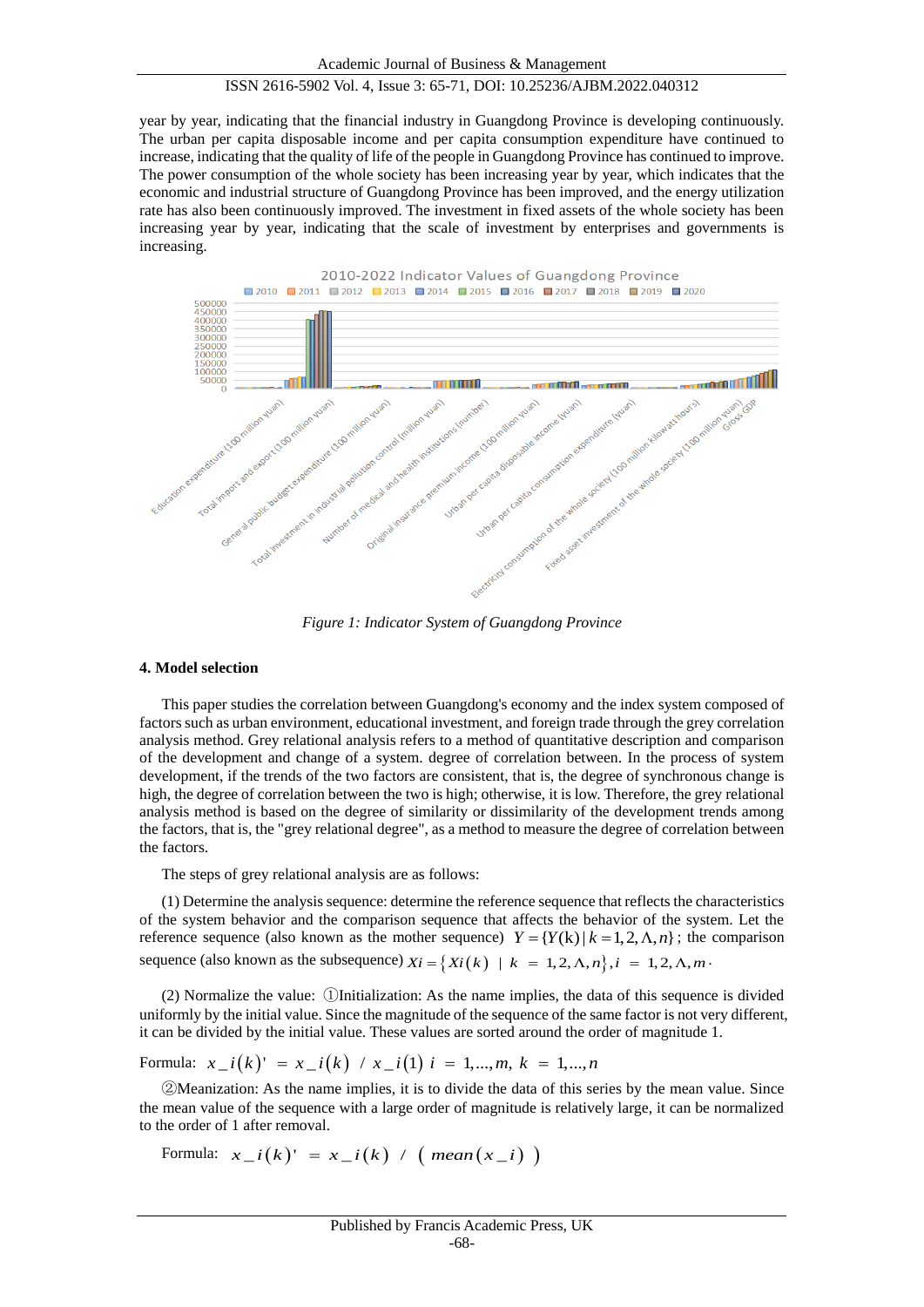(3) Calculate the correlation coefficient:

$$
\xi_i(k) = \frac{\min_{s} \min_{t} |x_0(t) - x_s(t)| + \rho \max_{s} \max_{t} |x_0(t) - x_s(t)|}{|x_0(k) - x_i(k)| + \rho \max_{s} \max_{t} |x_0(t) - x_s(k)|}
$$

(4) Calculate the correlation degree: Because the correlation coefficient is the correlation degree value between the comparison sequence and the reference sequence at each moment (that is, each point in the curve), it has more than one number, and the information is too scattered to facilitate the overall comparison. Therefore, it is necessary to concentrate the correlation coefficients of each moment (ie, each point in the curve) into one value, that is, to obtain the average value, as a quantitative representation of the degree of correlation between the comparison sequence and the reference sequence.<br>  $r_i = \frac{1}{n} \sum_{k=1}^{n} \xi_i(k), k = 1, 2, \Lambda, n$ 

$$
r_{i} = \frac{1}{n} \sum_{k=1}^{n} \xi_{i} (k), k = 1, 2, \Lambda, n
$$

(5) Sorting by degree of association: The degree of association is sorted by size, if  $r1 < r2$ , The reference sequence y is more similar to the comparison sequence *<sup>x</sup>*2 .After calculating the correlation coefficient between series  $Xi(k)$  and series  $Y(k)$ , calculate the average value of various correlation coefficients, and the average value  $ri$  is called the correlation degree between  $Y(k)$  and  $Xi(k)$ .

#### **5. Empirical Analysis**

This paper selects the total GDP of Guangdong Province from 2010 to 2020 as the dependent variable X0, selects nine indicators in the same period as the independent variables X1-X10, uses SPSS logarithm to calculate the grey correlation degree and sorts the correlation degree according to the results. The relationship between Guangdong Province's economy and 10 indicators such as urban environment, educational investment, and foreign trade, the greater the correlation, the closer the relationship between variables.

| independent variable                             | Correlation | ranking |
|--------------------------------------------------|-------------|---------|
| Total investment in industrial pollution control | 0.664       |         |
| Education expenditure                            | 0.751       |         |
| Total import and export                          | 0.416       | 10      |
| General public budget expenditure                | 0.738       |         |
| Number of medical and health institutions        | 0.649       |         |
| Original insurance premium income                | 0.690       |         |
| Urban per capita disposable income               | 0.720       |         |
| Urban per capita consumption expenditure         | 0.822       |         |
| Electricity consumption of the whole society     | 0.781       |         |
| Fixed asset investment of the whole society      | 0.856       |         |

*Table 2: Calculation results of grey correlation degree*

The calculation results are shown in Table 2. According to the calculation results, the correlation between the calculated 9 indicators and the economy of Guangdong Province exceeds 60%, indicating that these 9 indicators are closely related to the economy of Guangdong Province. The factors affecting the total GDP of Guangdong Province are ranked according to the degree of correlation: fixed asset investment in the whole society  $>$  per capita consumption expenditure in urban areas  $>$  electricity consumption in the whole society > education expenditure > general public budget expenditure > urban per capita disposable income > original insurance Premium income > total investment in industrial pollution control > medical and health institutions > total import and export.

The investment in fixed assets of the whole society is an indicator reflecting the investment situation of Guangdong Province, and its correlation is the highest among the 10 indicators, indicating that the economic growth of Guangdong Province is related to the investment situation and investment scale of enterprises and governments. In recent years, Guangdong has shown three different development models. The more economically developed areas such as Guangzhou and Shenzhen have a higher proportion of real estate investment, and a lower proportion of manufacturing investment, resulting in a decrease in employment opportunities and an increase in living expenses, resulting in an increase in labor costs. Foshan, Dongguan and other regions have a relatively high proportion of manufacturing investment, and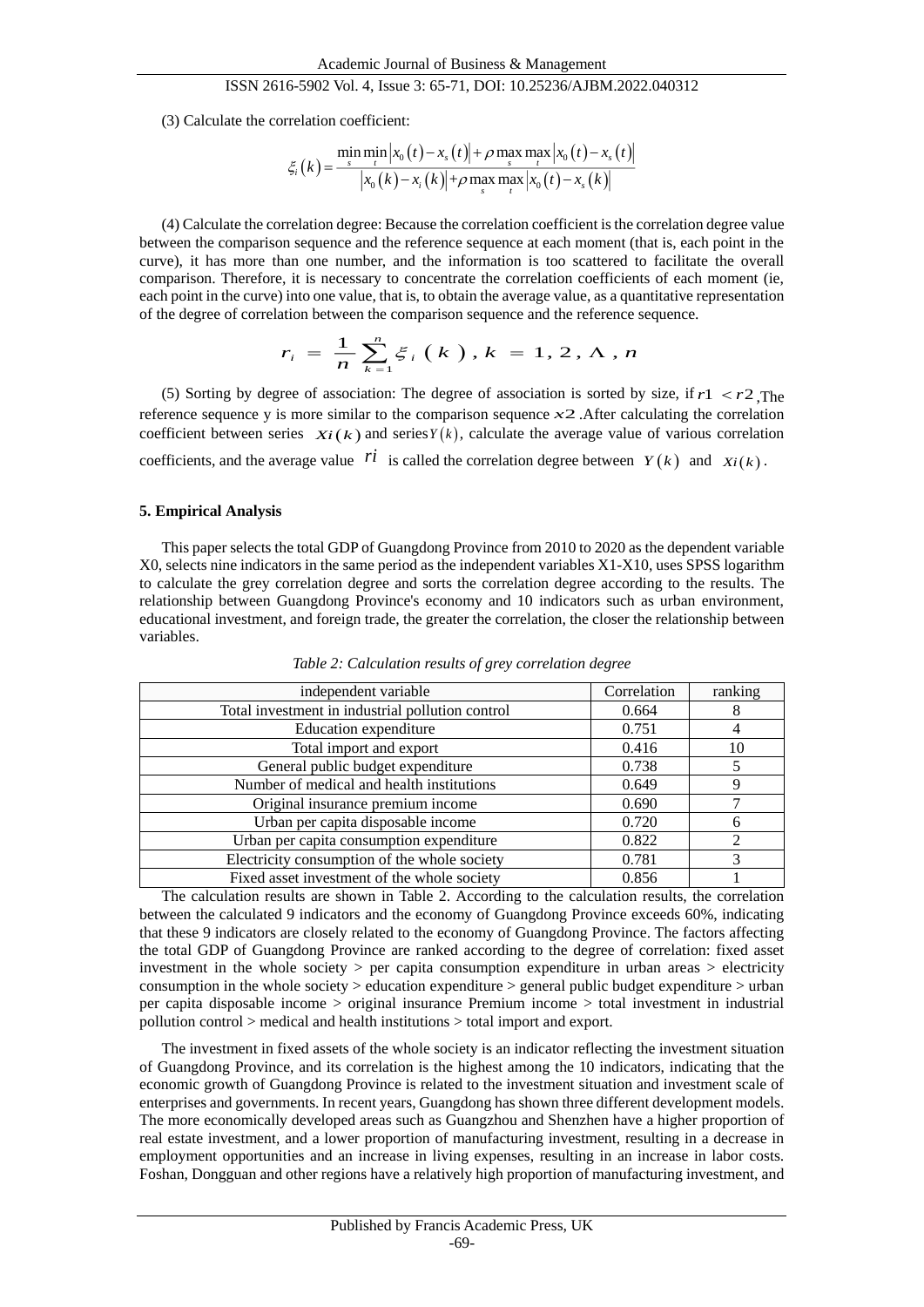employment opportunities have increased. The investment in urbanization infrastructure construction in other regions accounts for a relatively high proportion, but the promotion effect on the commission of production capacity is low, and the dependence of economic growth on investment in fixed assets will become higher.

Secondly, the correlation between urban per capita consumption and urban per capita disposable income is relatively high, indicating that people's life and economic development are closely related. With the rapid development of the economy, people pay more and more attention to the quality of life, but the development of the economy also brings pressure, employment pressure and consumption pressure, the reduction of employment opportunities and the increase of prices all affect the pursuit of high life by human beings. Quality, in view of the inseparability of people's life and economic development, we can pay more attention to people's livelihood and improve the quality of life. The power consumption of the whole society is ranked third. The growth of energy consumption can reflect the trend of economic growth and directly reflect the changes in production scale and output value. The fourth ranking of educational relevance is that education affects the quality and accumulation of human capital, which in turn affects economic development, indicating that education promotes economic development in Guangdong Province. The general public budget expenditure correlation ranks fifth. The fiscal expenditure of Guangdong Province has a very obvious amplifying effect on economic growth, but its regional characteristics are very obvious. Smaller, Guangdong Province should improve the fairness of fiscal expenditures, moderately favor mountainous areas, and ensure sustainable and healthy economic development. The original insurance premium income, total investment in industrial pollution control, medical and health institutions, and total imports and exports have a weak correlation with the GDP of Guangdong Province. This is because the economic growth of other regions in Guangdong Province, except the Pearl River Delta, is relatively slow, and the economic development is relatively unbalanced.

#### **6. Conclusion**

This paper uses nine factors of environment, education, foreign trade, finance, health, financial industry, people's life, energy, and investment to form an index system, and then uses the grey relational analysis method to analyze the total investment in industrial pollution control, education expenditure, total import and export, General public budget expenditure, medical and health institutions, original insurance premium income, urban per capita disposable income, urban per capita consumption expenditure, the whole society's electricity consumption, the whole society's investment in fixed assets, the impact of 10 indicators on the GDP of Guangdong Province was analyzed. It is found that each index has different degrees of differences in the economic growth of Guangdong Province. Research shows that the economic growth of Guangdong Province is mainly driven by capital investment and energy consumption. In particular, the fixed asset investment of the whole society has the greatest correlation with the GDP of Guangdong Province. On the other hand, it also shows that the development of various regions in Guangdong Province is uneven, the economic growth of the Pearl River Delta region and cities is less dependent on the investment in fixed assets of the whole society, and the economic growth of other regions is less dependent on the investment in fixed assets of the whole society. The amount of dependence is strong. Secondly, energy consumption is also concentrated in cities in the Pearl River Delta region, and the growth rate of energy consumption in the east and west wings has declined. The economic development of Guangdong Province not only depends on the development of cities in the Pearl River Delta, but also drives the industrial development in backward areas, thereby reducing the differences in regional economic development.

#### **7. Suggestion**

Based on the empirical results, the development trend of Guangdong Province and relevant government policies, the following three suggestions are put forward.

First, moderately increase the investment in fixed assets of the whole society and maintain a certain growth rate of fixed investment. According to the analysis of the grey correlation analysis method, the total social fixed asset investment has the greatest correlation with the GDP of Guangdong Province, which can drive the economic development of Guangdong Province; second, adhere to market norms and structural improvement. Make full use of the capital market, expand investment channels, reasonably control the proportion of the three major industries, and optimize the structure of fixed asset investment. The Pearl River Delta region mainly develops capital-intensive industries and technology-intensive industries, northern Guangdong mainly develops agriculture, eastern Guangdong mainly develops light